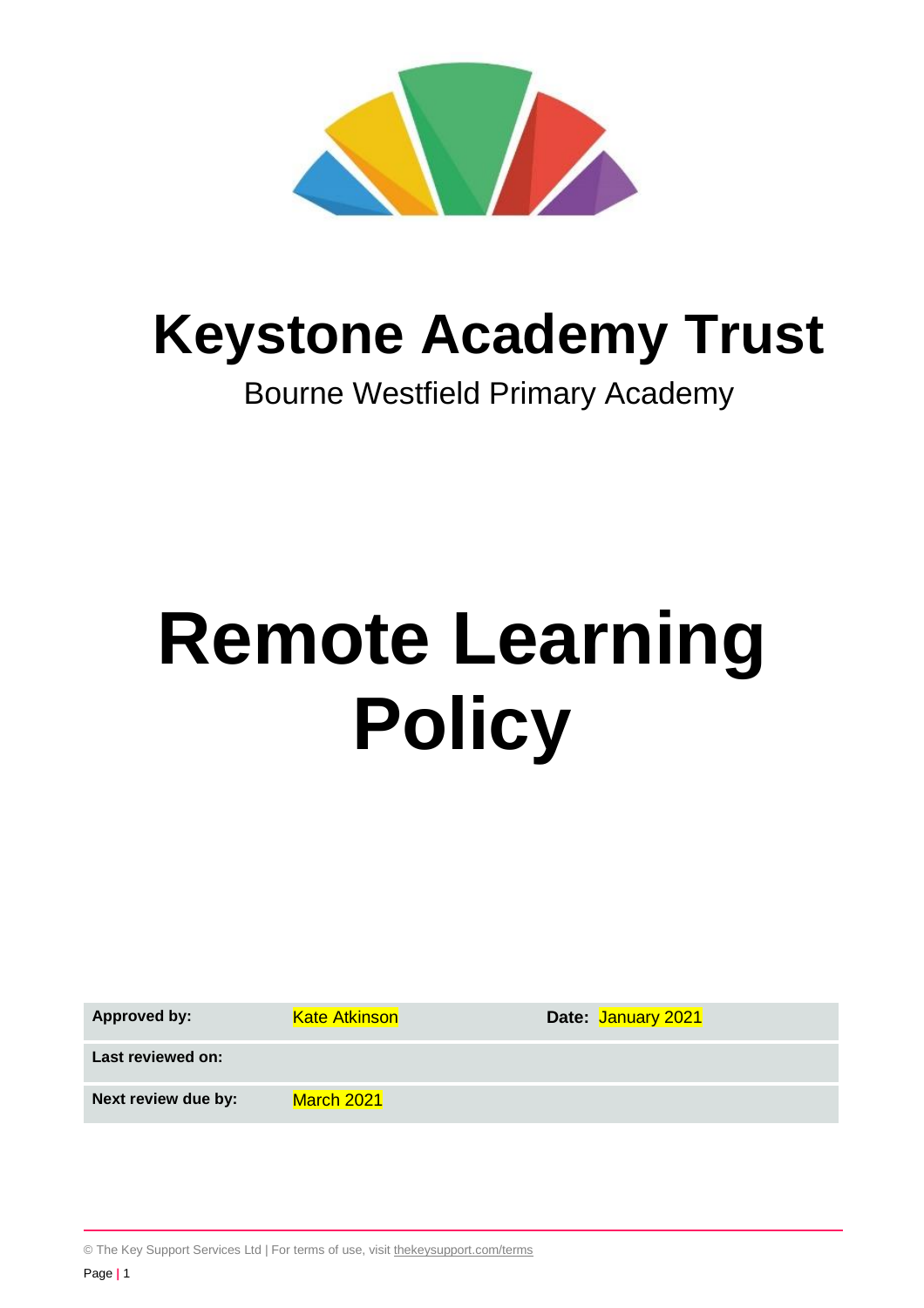### **Contents**

<span id="page-1-0"></span>**Following the recent Coronavirus pandemic and the resulting school closures, it is necessary to have a remote learning policy in place to ensure robust and effective procedures are embedded to facilitate remote learning in the event of an individual or class isolating, or in the event of a full school closure. It is vital that the quality of teaching and learning delivered via a remote learning platform is of as high a quality as it would be if it was delivered in class.**

#### **1. Aims**

This remote learning policy for staff aims to:

- Ensure consistency in the approach to remote learning for pupils who are not in school
- Minimise the disruption to pupils' education and the delivery of the curriculum
- Ensure provision is in place so that all pupils have access to high quality learning resources.
- Protect pupils from the risks associated with using devices connected to the internet.
- Ensure staff, parent, and pupil data remains secure and is not lost or misused
- Ensure robust safeguarding measures continue to be in effect during the period of remote learning.
- Ensure all pupils have the provision they need to complete their work to the best of their ability, and to remain happy, healthy, and supported during periods of remote learning.
- <span id="page-1-1"></span>Set out expectations for all members of the school community with regards to remote learning
- > Provide appropriate guidelines for data protection

#### **2. Roles and responsibilities**

#### **2.1 Teachers**

When providing remote learning, teachers must be available between 8:30am and 3:45pm.

Class teachers will be allocated PPA time each week. The learning for these sessions in KS1 will be set on the online learning platform but no live teaching or communication with children will take place during this session. In KS2 PPA will be led by PPA specialist teaching staff either live, via recorded lessons or uploaded tasks (see specialist teaching section).

If a teacher is unable to work for any reason during this time, for example due to sickness or caring for a dependent, this should be reported using the normal absence procedure.

<sup>©</sup> The Key Support Services Ltd | [thekeysupport.com/terms](https://thekeysupport.com/terms-of-use)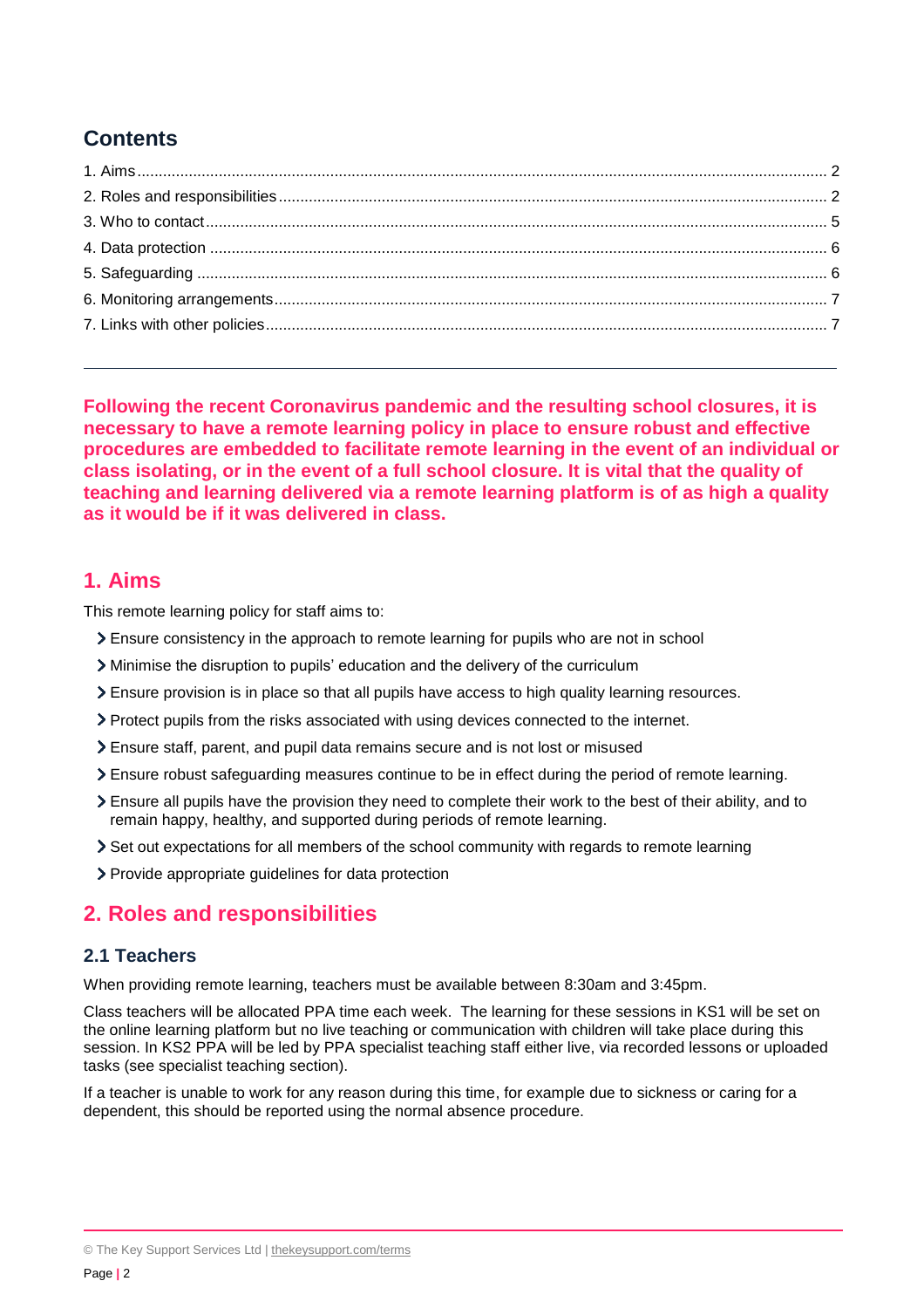When providing remote learning, teachers are responsible for:

- > Setting work:
	- o Work should be set at a level appropriate to the class. This may include differentiating work to ensure all pupils are able to access and complete the work.
	- $\circ$  The lessons provided should follow the same planning as would be delivered in school, including non core subjects.
	- $\circ$  The work for each lesson should be uploaded onto the remote learning platform before 8:45am on the day which it is due to be completed.
	- $\circ$  Teachers should continue to monitor their email when providing remote learning to ensure effective and timely communication with colleagues is still possible.
- > Providing feedback on work:
	- All work completed via the remote learning platform must be acknowledged by the teacher. When appropriate, effective and timely feedback should be given to the student. This may include written or verbal comments.
- Attending Staff Meetings:
	- $\circ$  If staff are not in school, they should (to the best of their ability) ensure they are available for the weekly staff meeting which will be held via Teams. These meetings will be recorded and uploaded to Teams for any staff members that cannot attend. If a member of staff cannot attend the meeting, a member of SLT should be notified in advance.
- > Delivering Live lessons:
	- $\circ$  If live lessons are being delivered from home, staff should ensure they are in a quiet area. Video background should be blurred where possible. If this is not possible, staff should ensure they are in an appropriate location without background distractions.
	- $\circ$  All live lessons are to be recorded. This should start before the children join, and end once the last pupil has left.
	- $\circ$  Once the lesson starts, pupils should turn off their camera and mute their microphone. If a pupil needs to ask or respond to a question, they should unmute themselves for the duration of their question, and then mute themselves again once they are finished.
	- o Staff should ensure they are appropriately dressed for the lessons.
	- If delivering live lessons, staff are only required to be have their camera on during the initial input of the lesson. After this point, staff may turn their camera and microphone off, but should remain available to support pupils as needed during the lesson time. They may end the call if they wish and ask the children to communicate via the chat function.

Maintaining contact with pupils in their class:

- As not all pupils will be able to engage with live on line learning, due to a number of factors, including access to technology, teachers should maintain regular contact with all pupils in their class. This can be done via the remote learning platform (if live lessons are taking place) or via phone calls home.
- Identifying and reporting any safeguarding concerns:
	- $\circ$  Teachers are expected to report any safeguarding concerns that become apparent, whether through live lessons, conversations with pupils and parents, or work produced. These should be reported following the usual procedures - CPOMS entry and a phone call to a DSL if the staff member considers the incident to be of a serious nature.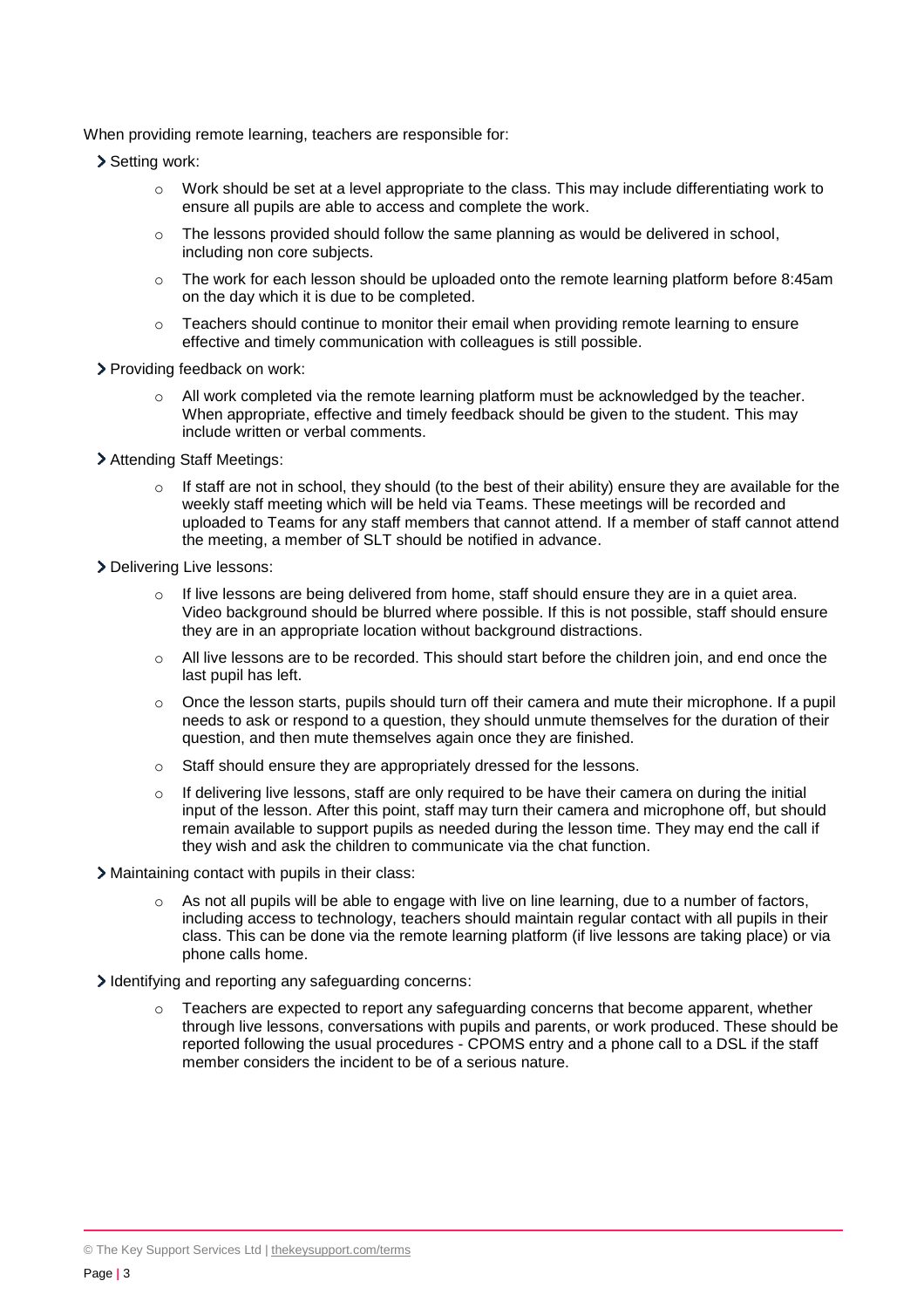#### **Specialist Teachers**

PE, Music and Spanish specialist teachers will be expected to:

- o Plan and record lessons for each of the year groups they teach.
- o Upload recorded lessons to Teams or academy's YouTube channel and provide the class teacher with the links.
- o Engage in live lessons for PPA in Years 3-6 where appropriate.

#### **2.2 Teaching assistants**

In the event of isolation or school closures, due to the constraints with secure access, it will not be expected for all teaching assistants to engage with live remote learning. The exception to this would be any teaching assistants who are delivering specific interventions that can be facilitated via a remote platform. It is however, expected that teaching assistants will remain in regular contact with their team and continue to check their emails. They will be able to support learning by making resources, hearing children read, recording stories, providing feedback on work completed etc.

#### **2.3 Subject leads**

Alongside their teaching responsibilities, subject leads are responsible for:

- Considering whether any aspects of the subject curriculum needs to change to accommodate remote learning whilst being mindful of the potential future impact of any changes.
- Working with teachers teaching their subject remotely to make sure all work set is appropriate and consistent.
- Working with other subject leads and senior leaders to make sure work set remotely across all subjects is appropriate and consistent, and deadlines are being set an appropriate distance away from each other.
- Monitoring the remote work set by teachers in their subject by checking planning and discussing adaptations needed.
- Alerting teachers to resources they can use to teach their subject remotely.

#### **2.4 Senior leaders**

Alongside any teaching responsibilities, senior leaders are responsible for:

- Co-ordinating the remote learning approach across the school.
- Monitoring the effectiveness of remote learning through regular meetings with teachers and subject leaders, reviewing work set and reaching out for feedback from pupils and parents.
- Monitoring the security of remote learning systems, including data protection and safeguarding considerations.
- Providing time to facilitate training sessions for staff on how to use the remote learning platforms effectively.
- Monitoring the wellbeing of staff who are working remotely through regular conversations, either via the phone or through a video calling platform (such as Teams).

#### **2.5 Designated Safeguarding Lead**

The DSL is responsible for:

- Attending and arranging, where necessary, any safeguarding meetings that occur during the remote learning period.
- Liaising with IT Staff to ensure that all technology used for remote learning is suitable for its purpose and will protect pupils online.
- Identifying vulnerable pupils who may be at risk if they are learning remotely.

<sup>©</sup> The Key Support Services Ltd | [thekeysupport.com/terms](https://thekeysupport.com/terms-of-use)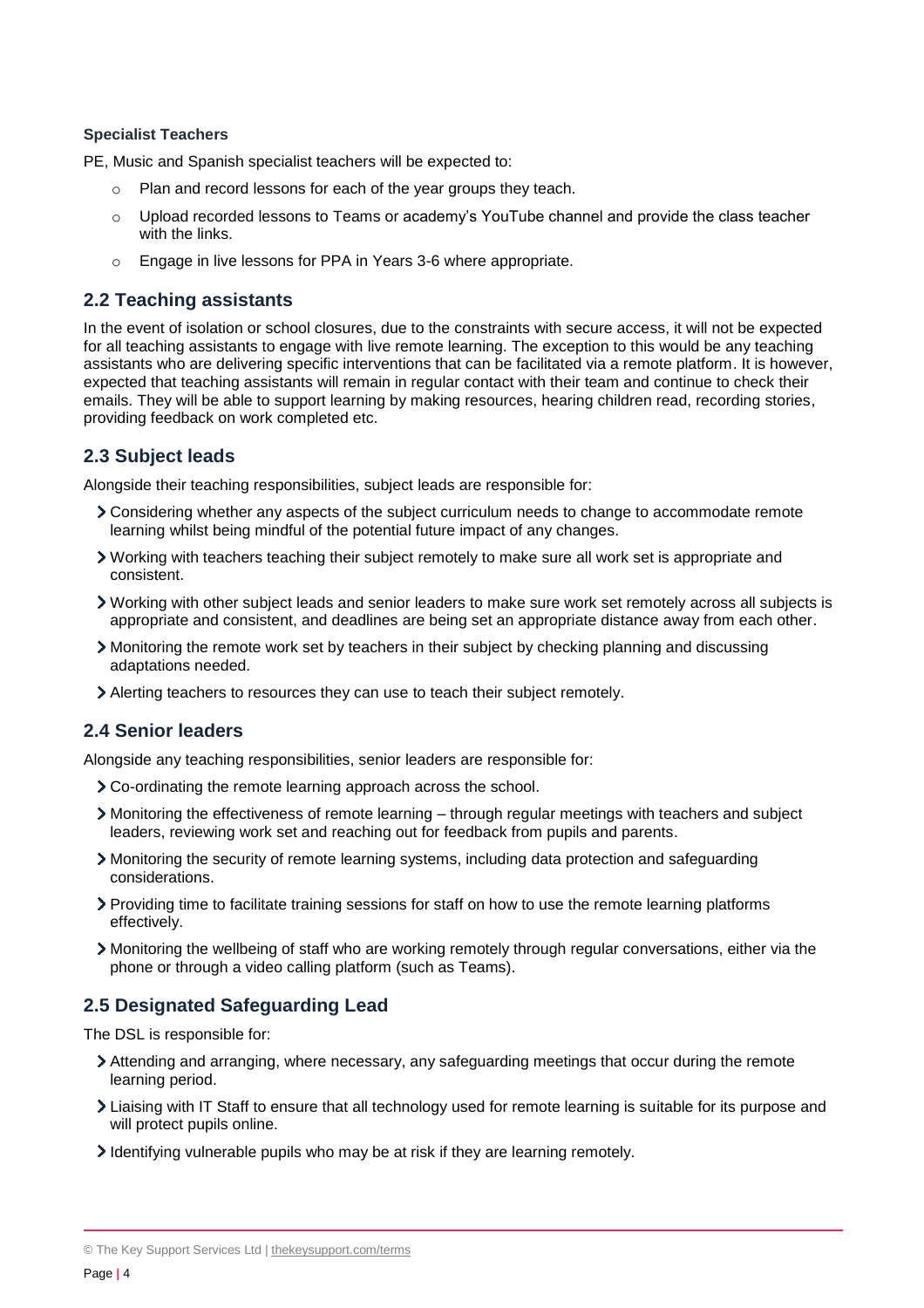- Ensuring that child protection plans are enforced while the pupil is learning remotely, and liaising with other organisations to make alternate arrangements for pupils who are at a high risk, where required.
- Identifying the level of support or intervention required while pupils learn remotely and ensuring appropriate measures are in place.
- Liaising with relevant individuals to ensure vulnerable pupils receive the support required during the period of remote working.
- Ensuring all safeguarding incidents are accurately recorded and reported.

#### **2.6 SENDCO**

The SENDCO is responsible for:

- Ensuring that pupils with EHC plans continue to have their needs met while learning remotely, and liaising with external organisations to make any alternate arrangements for pupils with EHC plans.
- Identifying the level of support or intervention that is required while pupils with SEND learn remotely.
- Ensuring that the provision put in place for pupils with SEND is monitored for effectiveness throughout the duration of the remote learning period.
- Providing guidance to teachers on how best to engage and support SEND pupils via remote learning platforms.

#### **2.7 Pupils and parents**

Staff can expect pupils learning remotely to:

- Access the work set at the correct time (to the best of their ability)
- Complete work to the deadline set by teachers
- Seek help if they need it, from teachers or teaching assistants
- Alert teachers if they're not able to complete work

Staff can expect parents with children learning remotely to:

- Make the school aware if their child is sick or otherwise can't complete work
- Ensure their child is prepared for the lessons, by providing a quiet area to work in and making sure the pupil is appropriately dressed.
- Seek help from the school if they need it by calling the school office, or using the designated email address.
- > Be respectful when making any concerns known to staff

#### **2.8 Local Governing board**

The local governing board is responsible for:

- Monitoring the school's approach to providing remote learning to ensure education remains as high quality as possible
- Ensuring that staff are certain that remote learning systems are appropriately secure, for both data protection and safeguarding reasons

#### <span id="page-4-0"></span>**3. Who to contact**

If staff have any questions or concerns about remote learning, they should contact the following individuals:

Issues in setting work – contact the relevant subject lead (or SENDCO if relating to SEND pupils)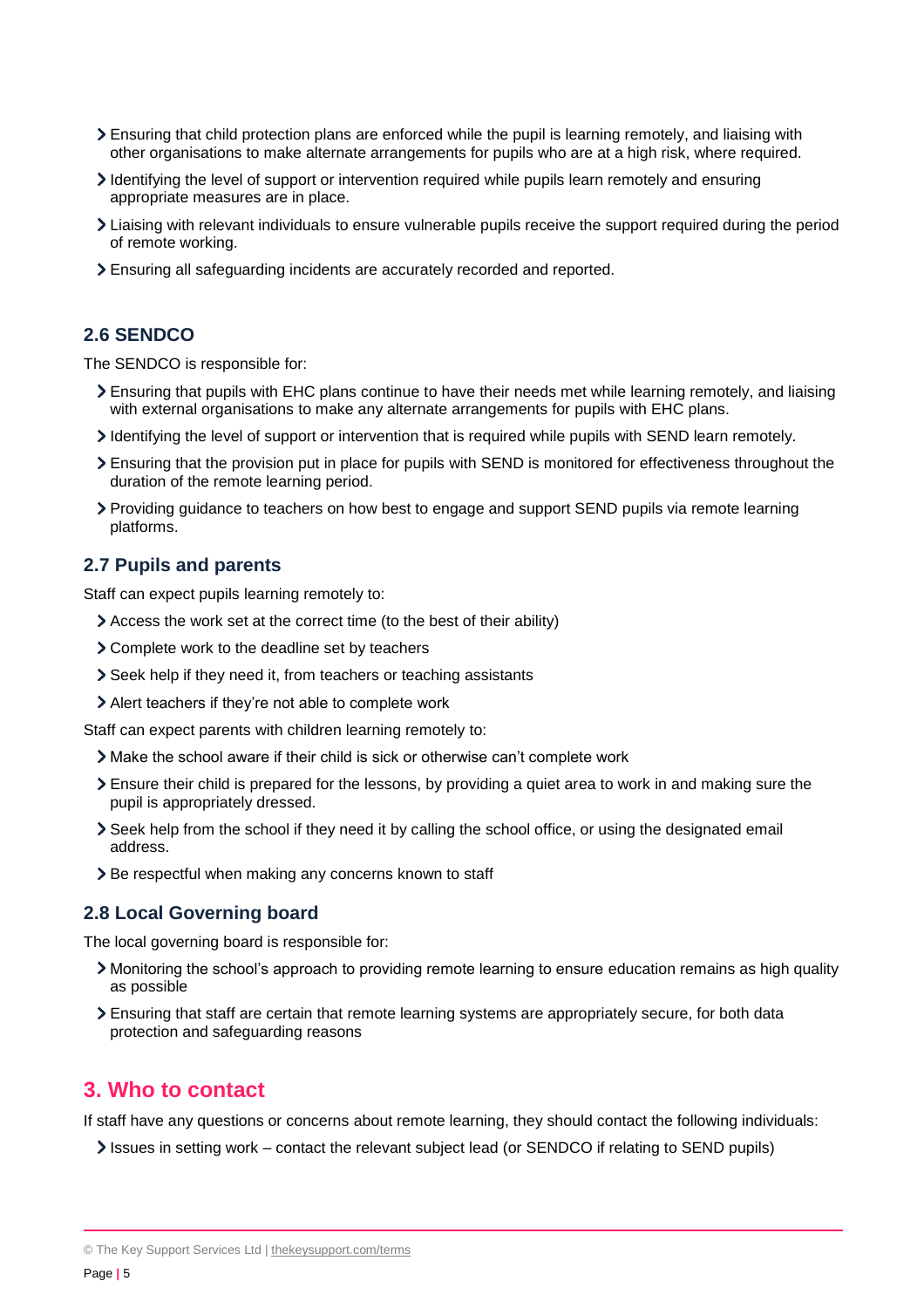- Issues with behaviour contact parents, and inform SLT as appropriate.
- Issues with IT email ARK via the helpdesk email or Mrs Clipson-Cox.
- Issues with their own workload or wellbeing contact a member of SLT.
- $\geq$  Concerns about data protection contact the data protection officer via Kate Atkinson.
- Concerns about safeguarding contact the DSL, following normal procedures.
- Concerns about another member of staff contact the headteacher or follow the whistleblowing policy if appropriate.

#### <span id="page-5-0"></span>**4. Data protection**

#### **4.1 Accessing personal data**

When accessing personal data for remote learning purposes, all staff members will:

- Only use school approved devices to access personal data. If personal mobile devices are to be used, this must be approved by the Headteacher and should only be in exceptional circumstances. Where this is necessary, all calls must be made from a blocked number.
- Xeep all data secure, following standard GDPR guidelines.
- Inform the Data Protection Officer or SLT if there has been a breach.

#### **4.2 Processing personal data**

Staff members may need to collect and/or share personal data such as email addresses, pupil logins or contact information as part of the remote learning system. As long as this processing is necessary for the school's official functions, individuals won't need to give permission for this to happen.

However, staff are reminded to collect and/or share as little personal data as possible online.

#### **4.3 Keeping devices secure**

All staff members will take appropriate steps to ensure their devices remain secure. This includes, but is not limited to:

- $\blacktriangleright$  Keeping the device password-protected strong passwords are at least 8 characters, with a combination of upper and lower-case letters, numbers and special characters (e.g. asterisk or currency symbol)
- Locking the screen if leaving the device for a period of time.
- Not sharing the device among family or friends
- Ensuring the device is securely stored at all times when not in use.

#### <span id="page-5-1"></span>**5. Safeguarding**

This section of the policy will be enacted in conjunction with the school's Child Protection and Safeguarding Policy.

- The DSL will identify 'vulnerable' pupils (pupils who are deemed to be vulnerable or are at risk of harm) via risk assessment prior to the period of remote learning.
- The DSL will arrange for regular contact to be made with vulnerable pupils, prior to the period of remote learning.
- Phone calls made to vulnerable pupils will be made using school phones where possible. Where this is not possible, phone numbers should be blocked.
- The DSL will arrange for regular contact with vulnerable pupils once per week at minimum, with additional contact, including home visits, arranged where required.

© The Key Support Services Ltd | [thekeysupport.com/terms](https://thekeysupport.com/terms-of-use)